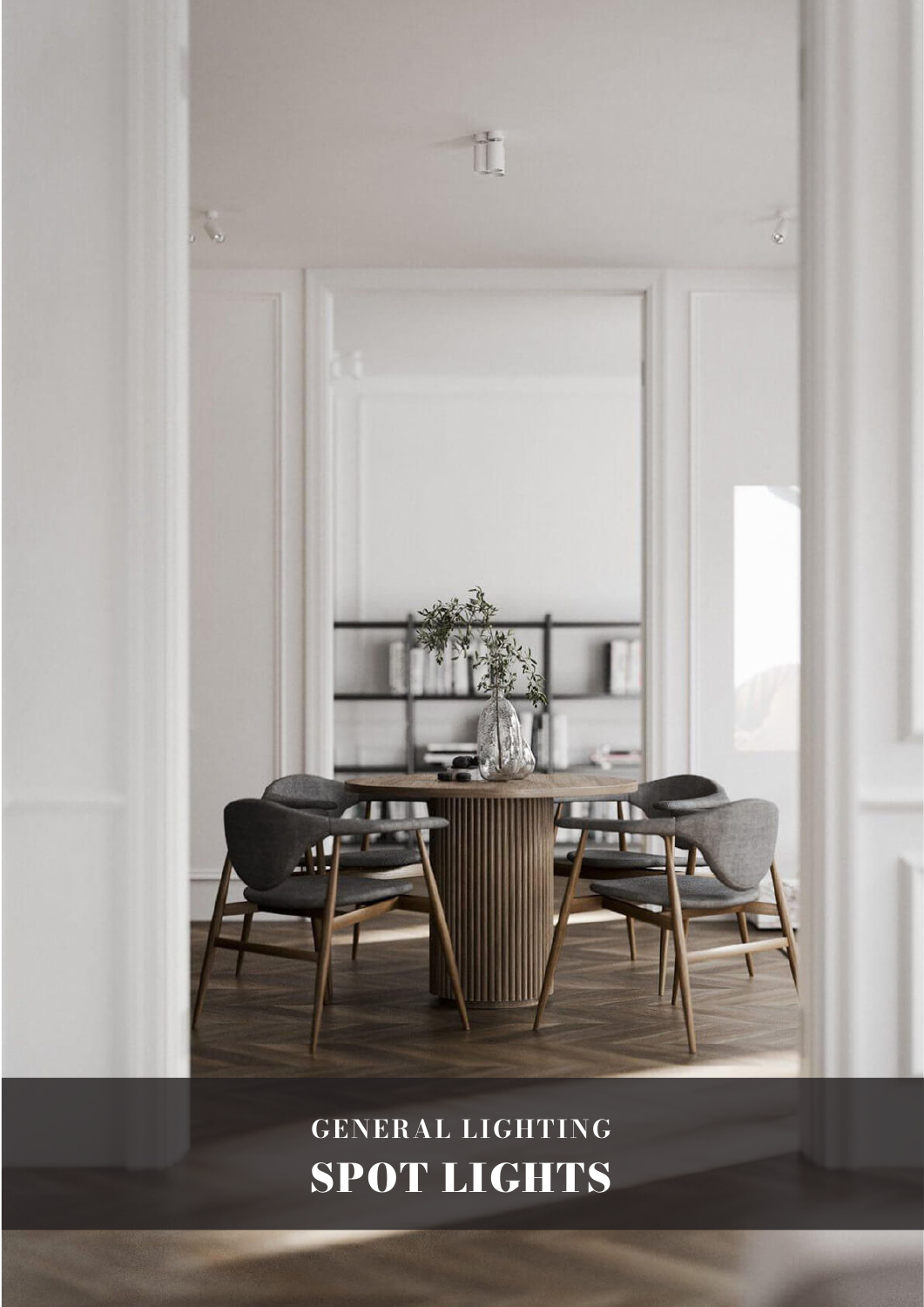## SPOT Spot Lights

- Input voltage: 100-240V AC 50/60Hz
- Housing: powder coated aluminium
- Mounting plate: iron
- 180° Tilt / 328° swivel
- Lamp holder: GU10 (Max.50W)
- Globe not included
- **Globe grabber/ suction cap included SPOT-R1B SPOT-S1B**

|    | - 2                           |
|----|-------------------------------|
| o٥ | eplacement<br><b>Warranty</b> |





**SPOT-R3B**















 $-112$ 

 $112$ 





92

81

60

25